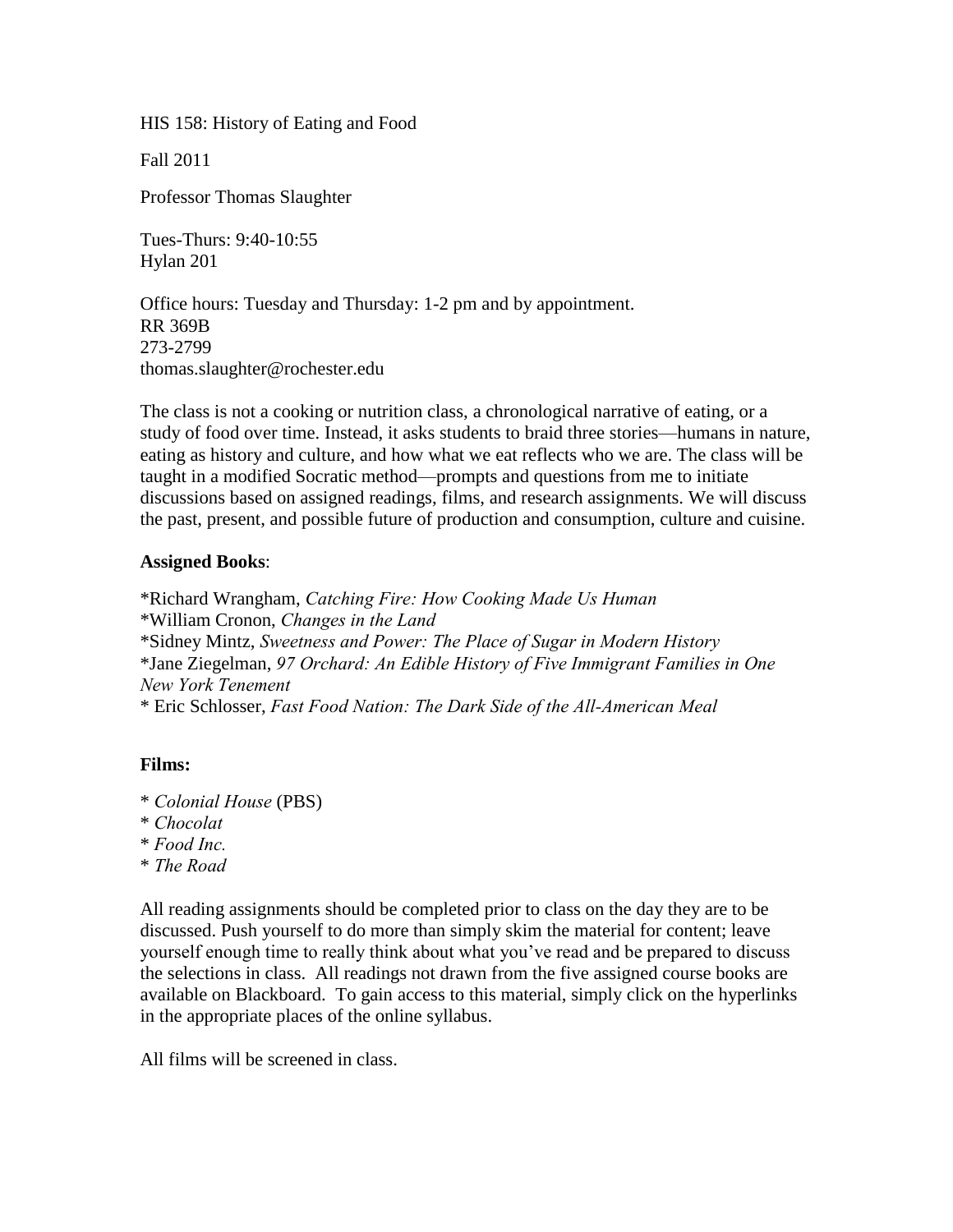In addition to the course texts, every student should purchase a "Green Journal" from the college bookstore. These are located for sale alongside the HIS 158 books. The journals are to be used for notes taken in class, notes from the assigned reading, and thoughtful ruminations on the subject and content of the class. Treat your entries as personal journal accounts. Ask yourself large questions, ponder the deeper issues of food and eating in history, and in your life. Journals will be collected periodically, without notice, and returned during the next class meeting. The use of computers, cell phones, mp3 players, or other electronic devices will not be permitted in class.

# **Course Requirements and Grading:**

- 1. Three essays (10% each)
- 2. Journals (20%)
- 3. Informed participation in class discussion (20%)
- 4. Attendance (10%)
- 5. A final written assignment (20%)

Late work will be penalized by one letter grade per day (the highest grade attainable for a paper delivered up to 24 hours late is a B; any paper that is four or more days late will receive a grade of F). To be considered on time, work must be delivered at the start of class. Unexcused absences will be penalized 4% of your course grade for each class missed—2% for attendance and 2% for participation, and this includes personal travel. Students are expected to be on time and to attend every class. No incomplete grades will be granted without sanction from the dean's office.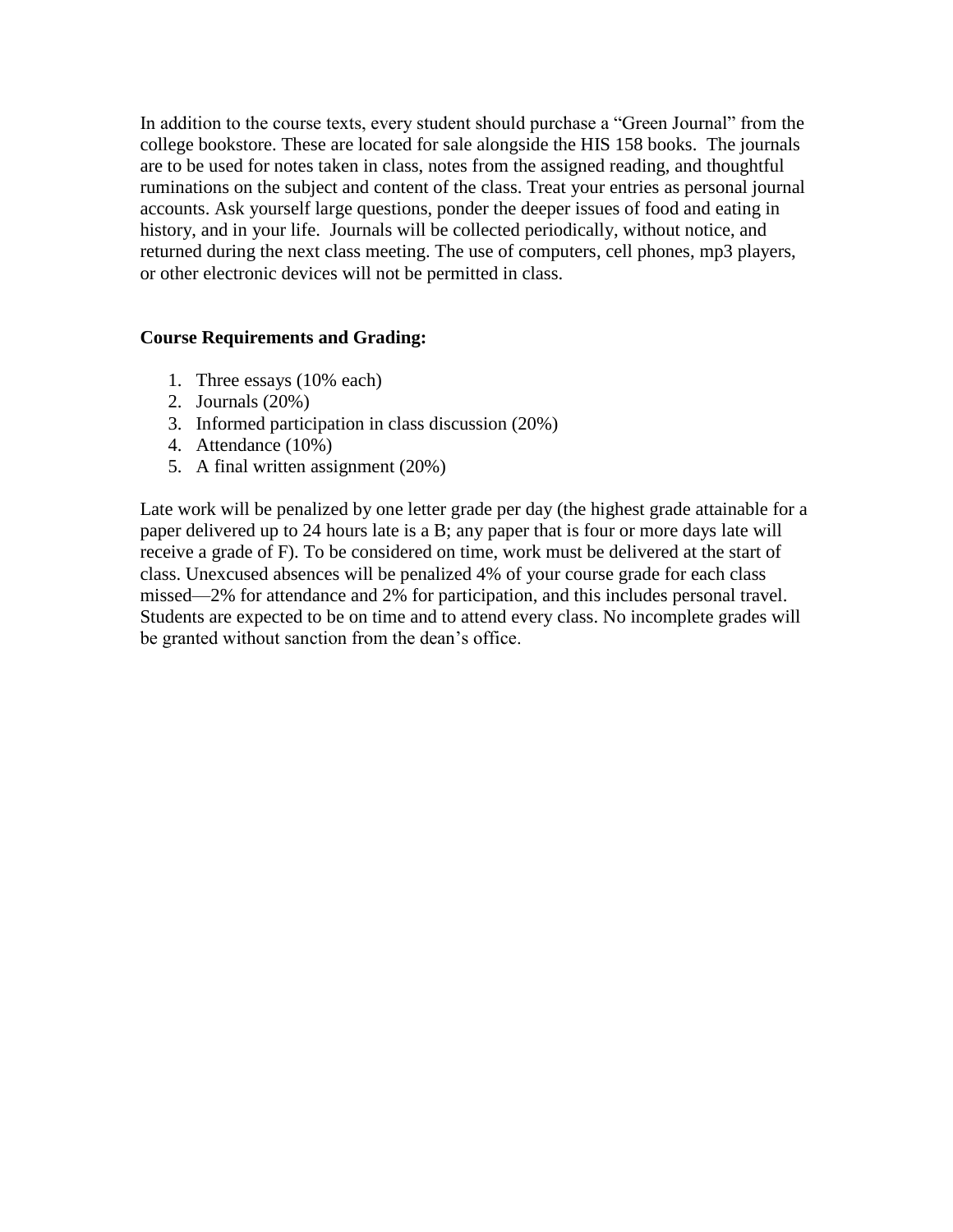Syllabus:

### **Thursday, September 1**:

Introduction to Course.

### **Tuesday, September 6:**

Discuss in Class:

*NYT*, "A Food Manifesto for the Future."

*NYT*, "The Can't-Do Nation."

- Martin Jones, *Feast: Why Humans Share Food* (New York, 2007), 276-304, "A Global Food Web."
- Jared Diamond, *Guns, Germs, and Steel: The Fates of Human Societies* (New York, 1998), 85-191, "The Rise and Spread of Food Production."

Beginnings:

#### **Thursday, September 8:**

Watch in Class: *Colonial House* (PBS) Episode One.

#### **Tuesday, September 13:**

Discuss in Class:

- Richard Wrangham, *Catching Fire: How Cooking Made Us Human* (New York, 2009), 1-103.
- Brian Fagan, *The Little Ice Age: How Climate Made History, 1300-1850* (New York, 2002), 23-44, "The Great Famine."

*NYT*, "Cave Drops Hint to Earliest Glass of Red."

*The Atlantic*, "The 11<sup>th</sup> Plague? Why People Drink Sweet Wine on Passover."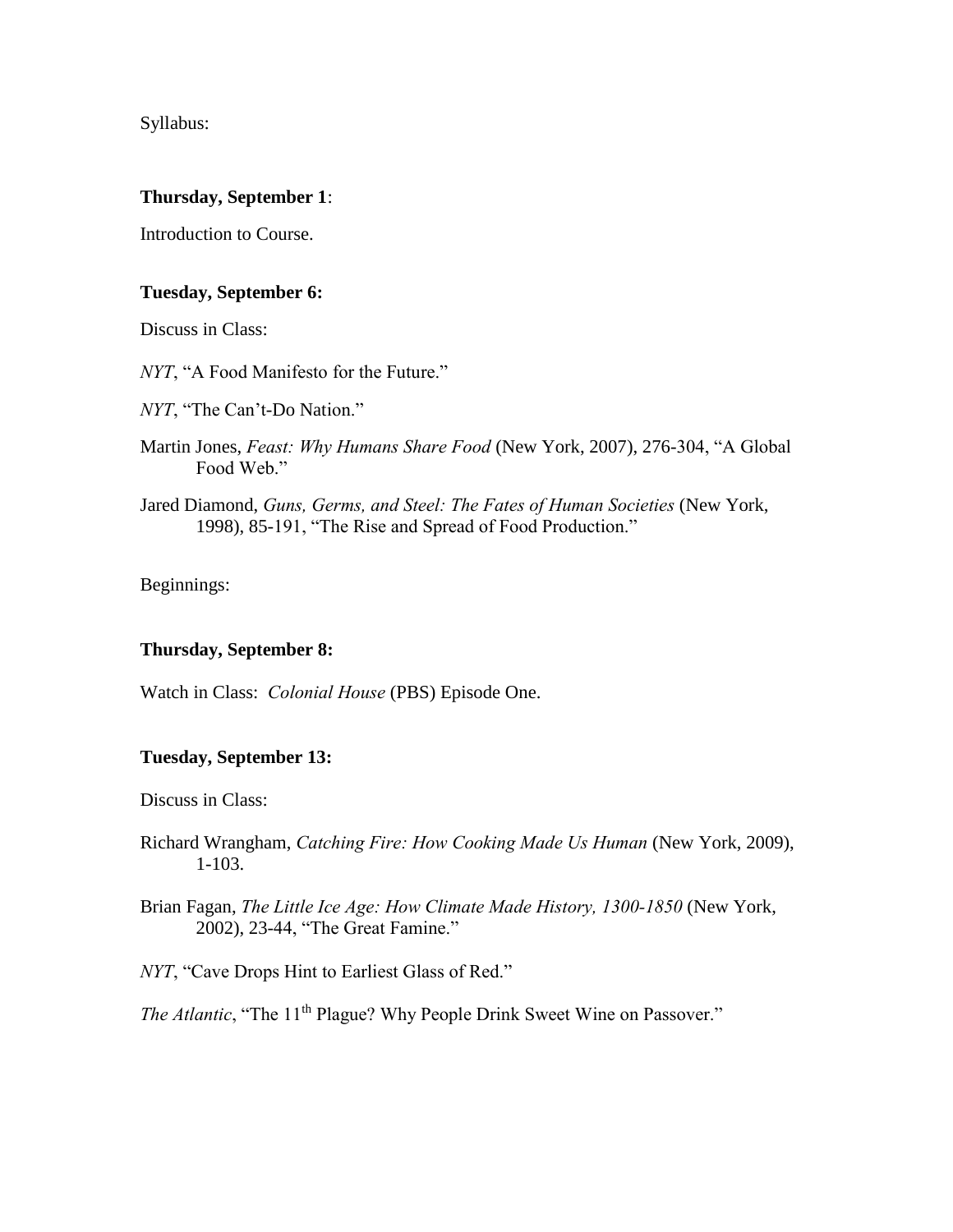### **Thursday, September 15:**

Watch in Class: *Colonial House* (PBS) Episode Two.

### **Tuesday, September 20:**

Discuss in Class:

- Richard Wrangham, *Catching Fire: How Cooking Made Us Human* (New York, 2009), 105-207.
- Fernand Braudel, *The Structures of Everyday Life: The Limits of the Possible* (New York, 1979), 183-265, "Superfluity and Sufficiency: Food and Drink."
- Roy Porter, *English Society in the Eighteenth Century* (New York, 1990), 7-47, "Contrasts."

### **Thursday, September 22:**

Watch in Class: *Colonial House* (PBS) Episode Three.

Environment:

#### **Tuesday, September 27:**

Discuss in Class:

- William Cronon, *Changes in the Land: Indians, Colonists, and the Ecology of New England* (New York, 1983), vii-81.
- Alfred Crosby, *The Columbian Exchange: Biological and Cultural Consequences of 1492* (Westport, Connecticut, 1972), 165-207, "New World Foods and Old World Demography."
- Virginia DeJohn Anderson, "Animals in the Wilderness: The Development of Livestock Husbandry in the Seventeenth-Century Chesapeake," *William & Mary Quarterly* 59.2 (April 2002): 377-408.
- Tristram Stuart, *The Bloodless Revolution: A Cultural History of Vegetarianism from 1600 to Modern Times* (New York, 2006), 418-446, "Vegetarianism and the Politics of Ecology: Thoreau, Gandhi and Hitler."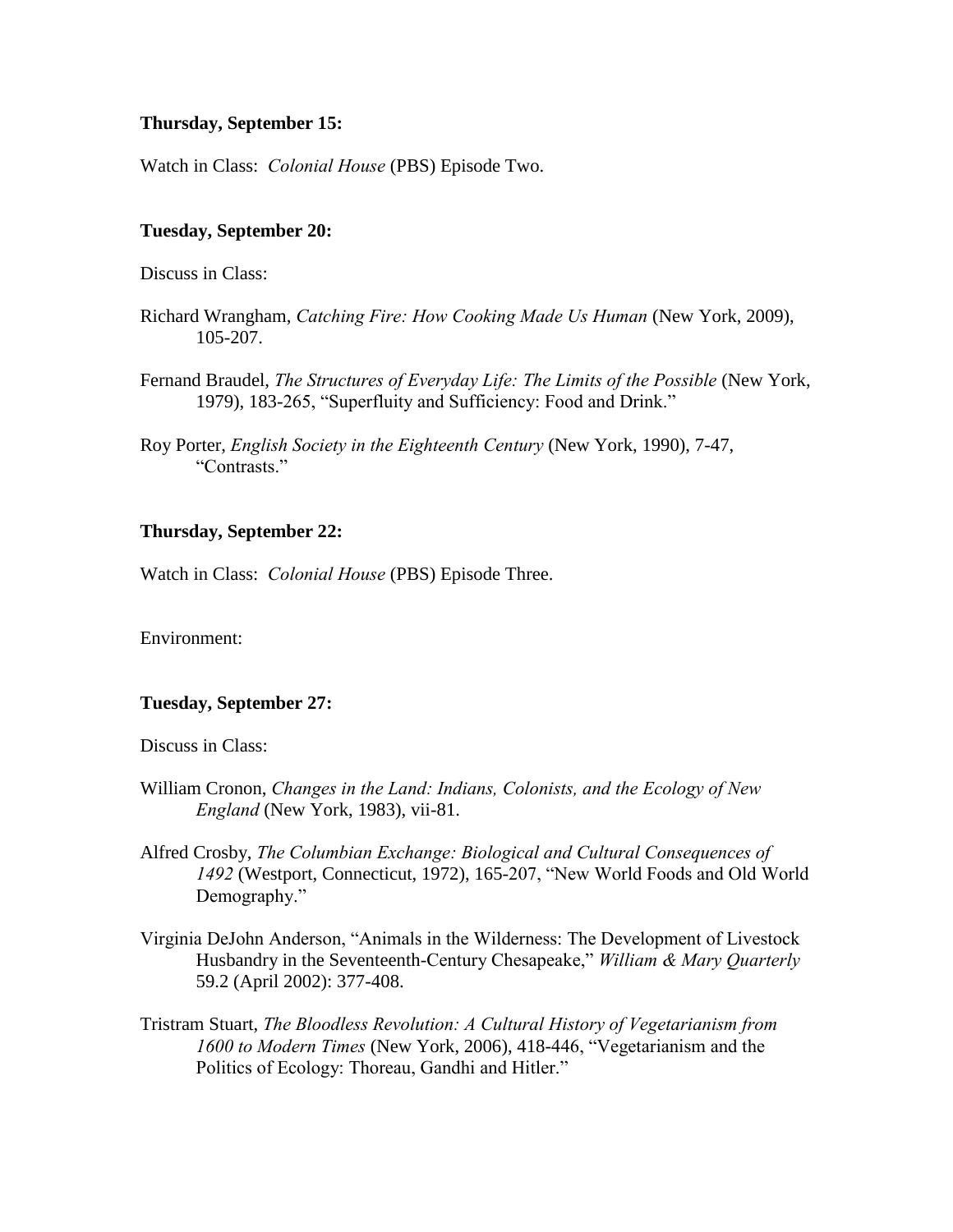### **Thursday, September 29:**

Discuss in Class:

William Cronon, *Changes in the Land: Indians, Colonists, and the Ecology of New England* (New York, 1983), 82-170.

\*Assignment #1 Due.

Food and Society:

#### **Tuesday, October 4:**

Discuss in Class:

- Norbert Elias, *The History of Manners*, I, (New York, 1978), 84-128, "On Behavior at Table."
- Margaret Visser, *The Rituals of Dinner: The Origins, Evolution, Eccentricities, and Meaning of Table Manners* (New York, 1991), 183-284, selections from "Dinner is Served."

#### **Thursday, October 6:**

Discuss in Class:

- E.P. Thompson, *Whigs and Hunters: The Origin of the Black Act* (New York, 1975), 21- 24, 270-277, "Introduction" & "Appendix I."
- Tom Standage, *A History of the World in 6 Glasses* (New York, 2005), 112-129, "The Drinks that Built America."
- Andrew Beahrs, "Twain's Feast: 'The American' at Table," *Gastronomica: The Journal of Food and Culture* 7.2 (Spring 2007): 26-34.
- Timothy Morton, Ed., *Cultures of Taste/Theories of Appetite* (New York, 2004), 21-41, Nick Groom, "William Henry Ireland: From Forgery to Fish and Chips."
- Tom Standage, *An Edible History of Humanity* (New York, 2009), 171-196, "Food Fight."

**Tuesday, October 11: FALL BREAK— No Class**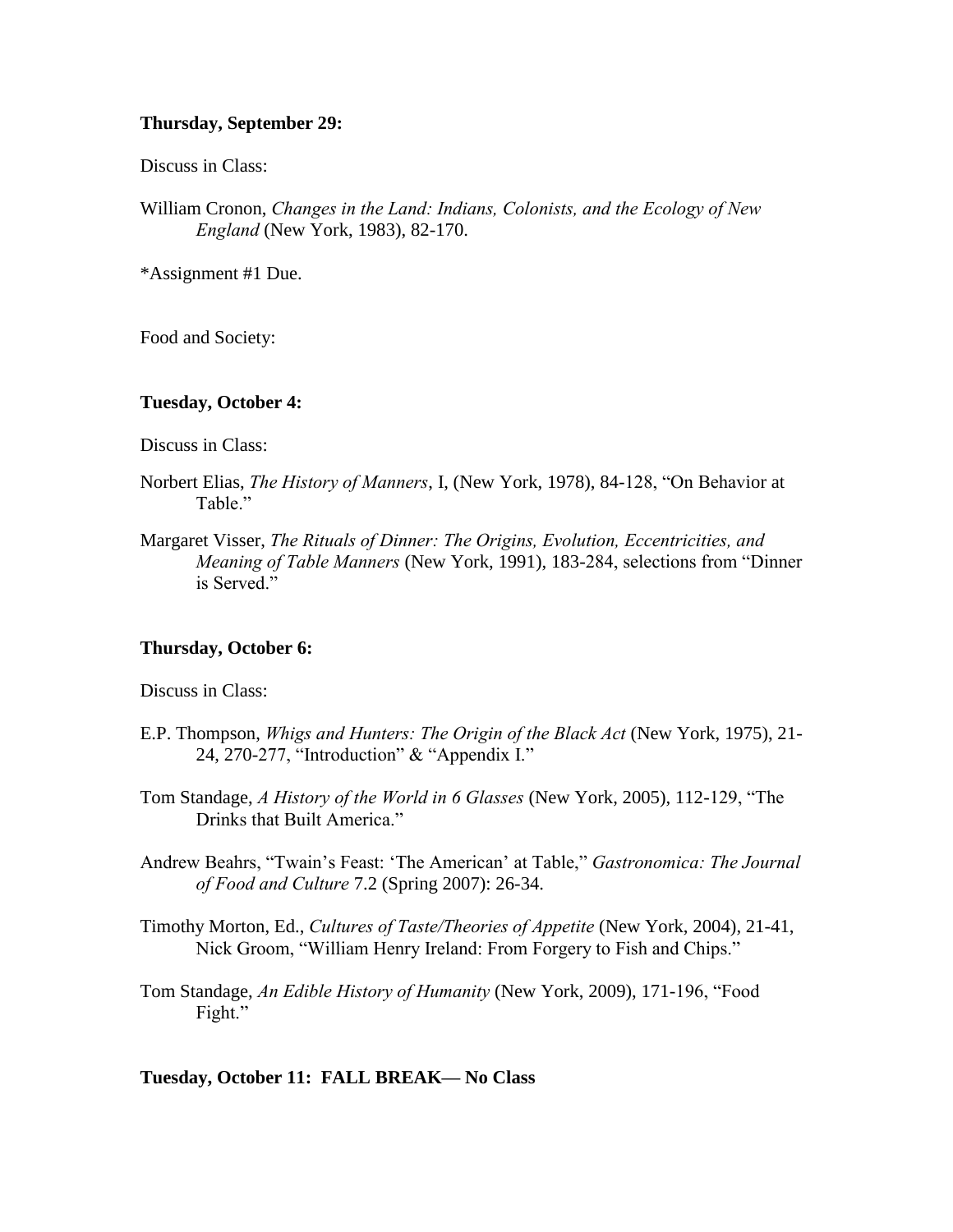Sugar and Chocolate:

### **Thursday, October 13:**

Information and research session with the Department of Rare Books and Special Collections. Meet in Rush Rhees 225— enter through the Great Hall.

### **Tuesday, October 18:**

Discuss in Class:

Sidney W. Mintz, *Sweetness and Power: The Place of Sugar in Modern History* (New York, 1985), xv-214.

*NYT*, "Is Sugar Toxic?"

# **Thursday, October 20:**

Watch in Class: *Chocolat.*

Read for Class:

Louis Grivetti and Howard-Yana Shapiro, eds, *Chocolate: History, Culture, and Heritage* (Hoboken, NJ, 2009), 67-88, Louis Grivetti, "Medicinal Chocolate in New Spain, Western Europe, and North America."

#### **Tuesday, October 25:**

Watch in Class: *Chocolat.*

Read for Class:

Louis Grivetti and Howard-Yana Shapiro, eds, *Chocolate: History, Culture, and Heritage* (Hoboken, NJ, 2009), 359-373, Louis Grivetti, "Boston Chocolate: Newspaper Articles and Advertisements, 1705-1825."

*\**Assignment #2 Due.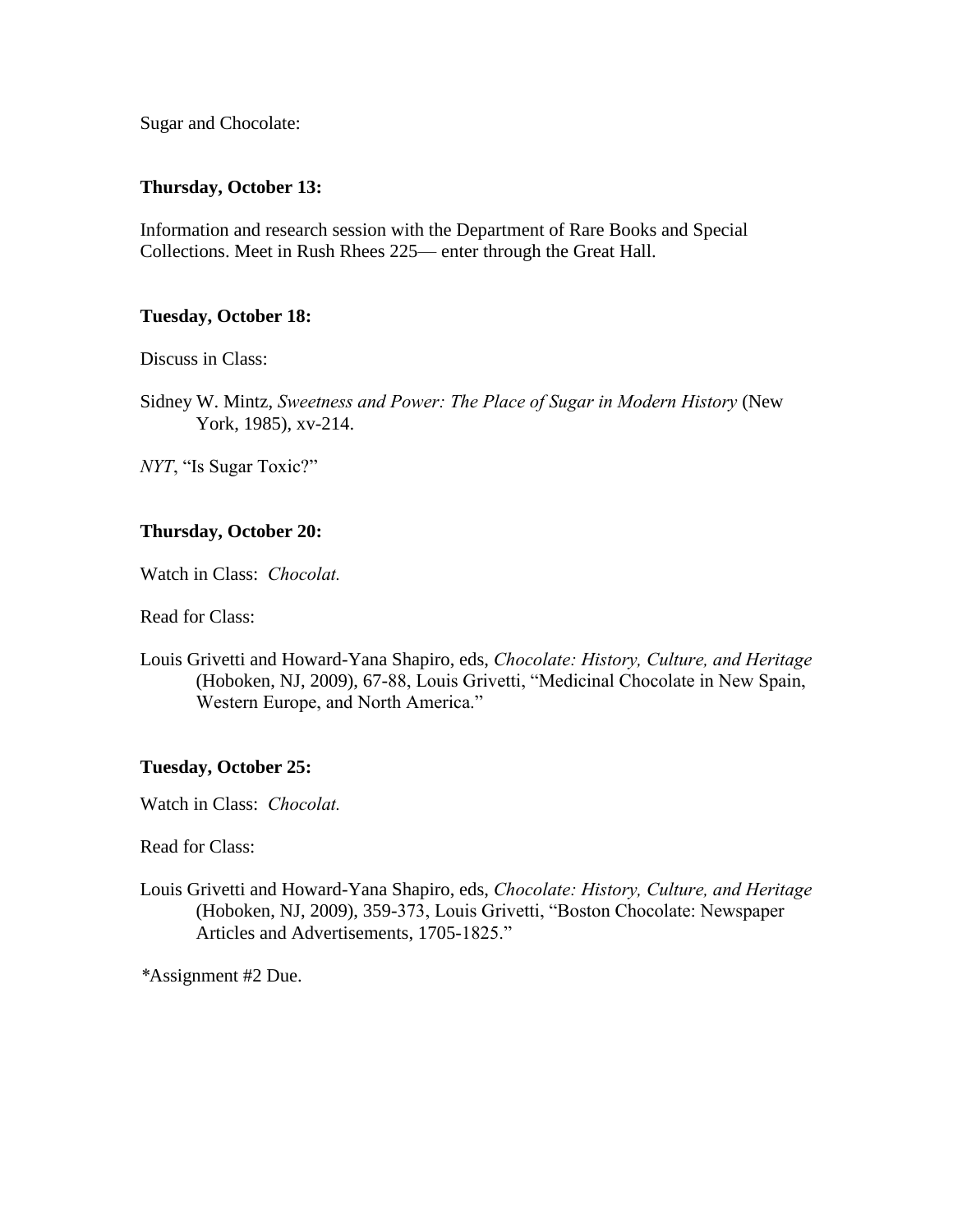Fusion:

# **Thursday, October 27:**

Discuss in Class:

Jane Ziegelman. *97 Orchard: An Edible History of Five Immigrant Families in One New York Tenement* (New York, 2010), xi-82.

# **Tuesday, November 1:**

Discuss in Class:

Jane Ziegelman. *97 Orchard: An Edible History of Five Immigrant Families in One New York Tenement* (New York, 2010), 83-227.

*NYT*, "A Matter of Blood and Sausage."

- *NYT*, "A Chicken War in New York, Where Afghans Rule the Roost."
- *CSM*, "Fish Stew, French Style."
- *NYT*, "Prosperity Starts with a Pea."

Industry:

# **Thursday, November 3:**

Discuss: in Class

Rachel Carson, *Silent Spring* (New York 1962), 13-15, 97-119, 168-178, 232-262: "A Fable for Tomorrow," "And No Birds Sing," "The Human Price," "The Rumblings of an Avalanche," & "The Other Road."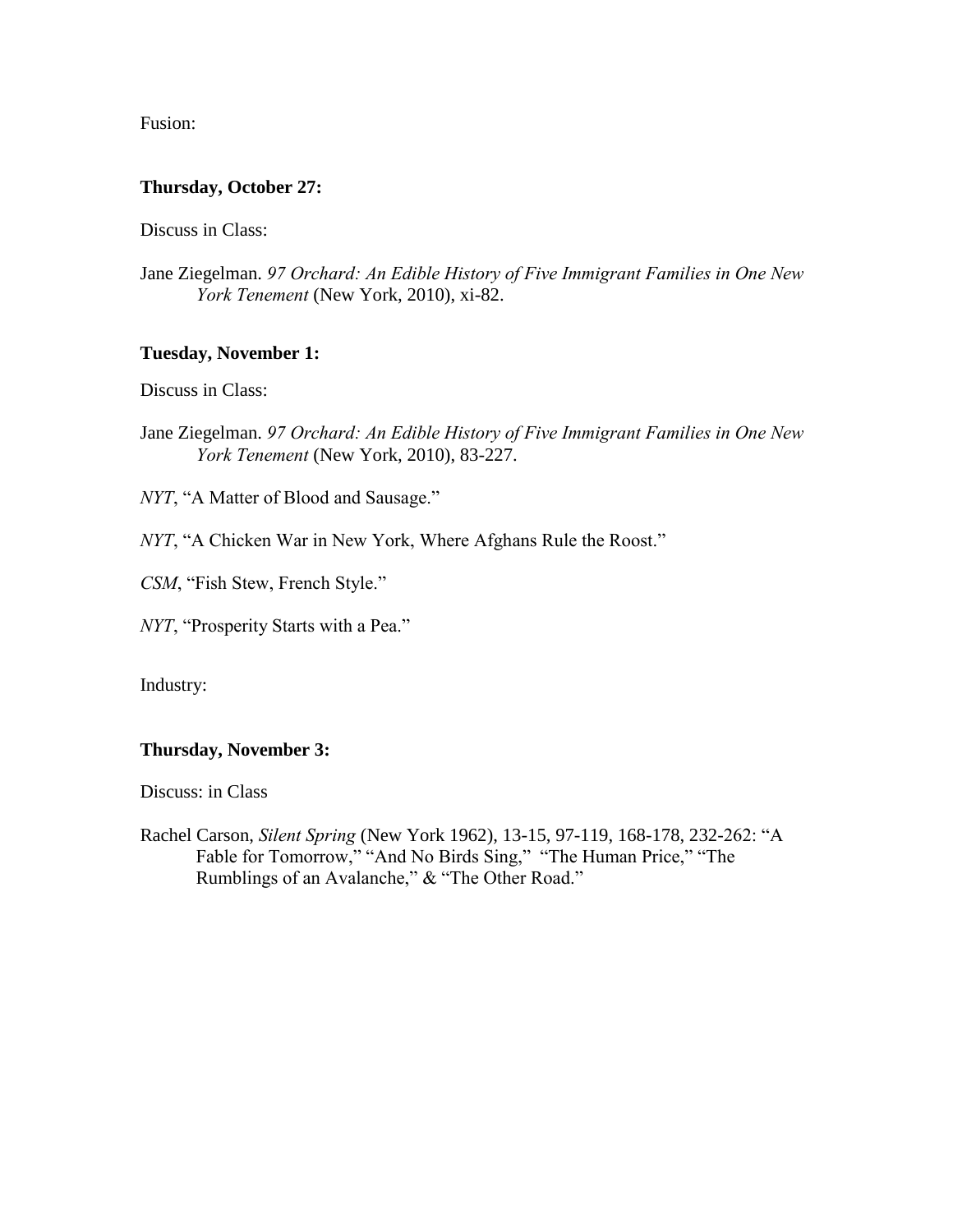### **Tuesday, November 8:**

#### Discuss in Class:

- Reay Tannahill, *Food in History* (New York, 1988), 306-346, "The Food-Supply Revolution."
- Harvey Levenstein, *Paradox of Plenty: A Social History of Eating in Modern America* (New York, 1993), 40-53, 101-118, 227-236: "From Burgoo to Howard Johnson's: Eating Out in Depression America," "The Golden Age of Food Processing: Miracle Whip *über Alles*," & "Fast Food and Quick Bucks."

#### **Thursday, November 10:**

Discuss in Class:

Eric Schlosser, *Fast Food Nation: The Dark Side of the All-American Meal* (New York, 2001), 1-107.

#### **Tuesday, November 15:**

Discuss in Class:

Eric Schlosser, *Fast Food Nation: The Dark Side of the All-American Meal* (New York, 2001)*,* 111-270.

#### **Thursday, November 17:**

Watch in Class: *Food Inc.*

\*Assignment #3 Due.

#### **Tuesday, November 22:**

Watch in Class: *Food Inc.*

Read for Class:

*NYT*, "An American Thanksgiving, Skewered and Roasted."

*NYT*, "Give Thanks for… Eel?"

*NYT*, "Peace, Love and Puritanism."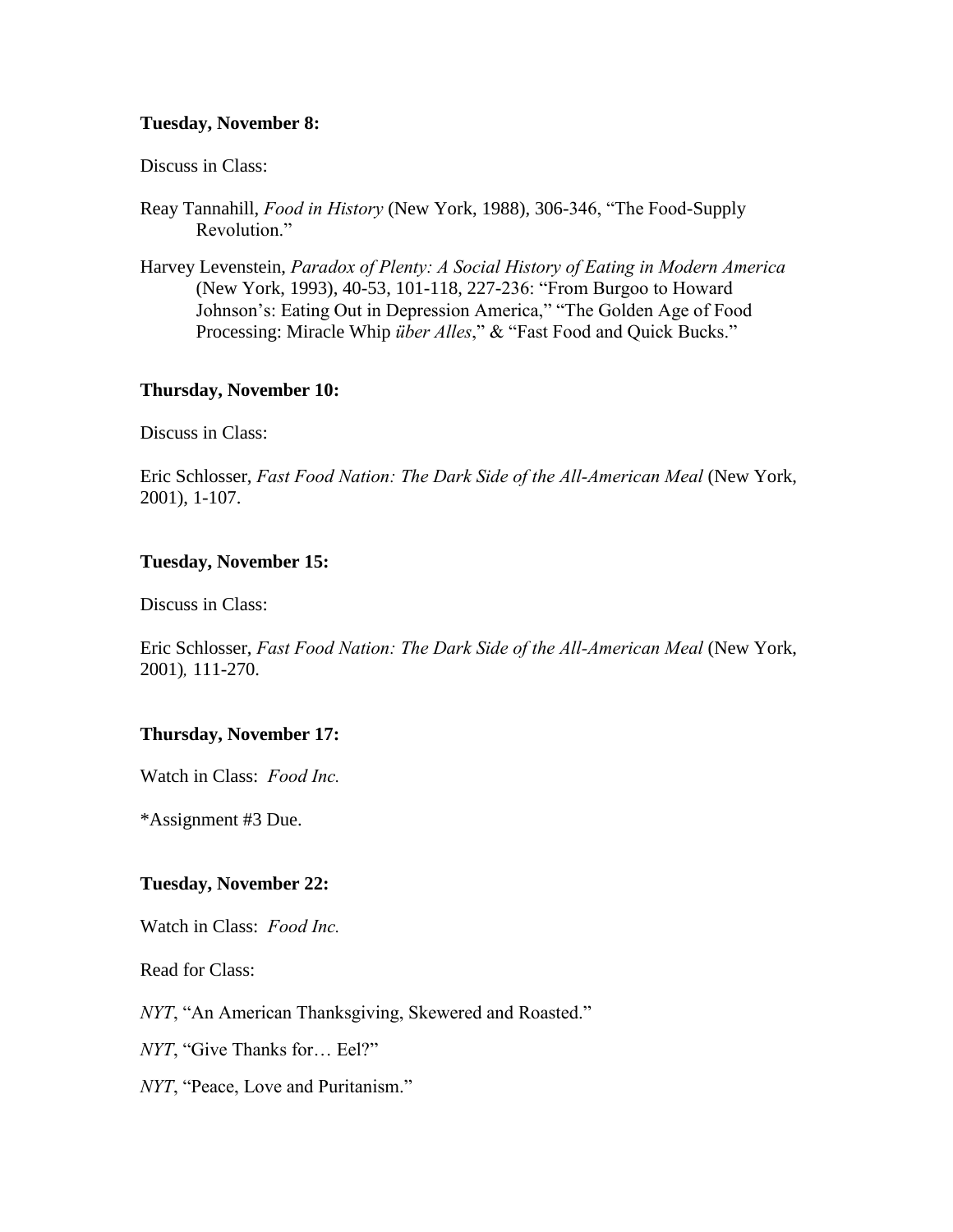# **Thursday, November 24: THANKSGIVING BREAK— No Class**

Futures:

# **Tuesday, November 29:**

Discuss in Class:

Michael Pollan, *The Omnivore's Dilemma: A Natural History of Four Meals* (New York, 2006), 287-333, "The Omnivore's Dilemma" & "The Ethics of Eating Animals."

*NYT*, "Yielding to His Natural Self."

*NYT Mag.*, "Walgreens Tackles 'Food Deserts.'"

*NYT Mag.*, "The Real Supermarkets of Orange County."

### **Thursday, December 1:**

Discuss in Class:

- Michael Pollan, *In Defense of Food: An Eater's Manifesto* (New York, 2008), 139-201, "Getting Over Nutritionism."
- Heather Paxson. "Slow Food in a Fat Society: Satisfying Ethical Appetites," *Gastronomica: The Journal of Food and Culture* 5.1 (Winter 2005): 14-18.

The End of Food: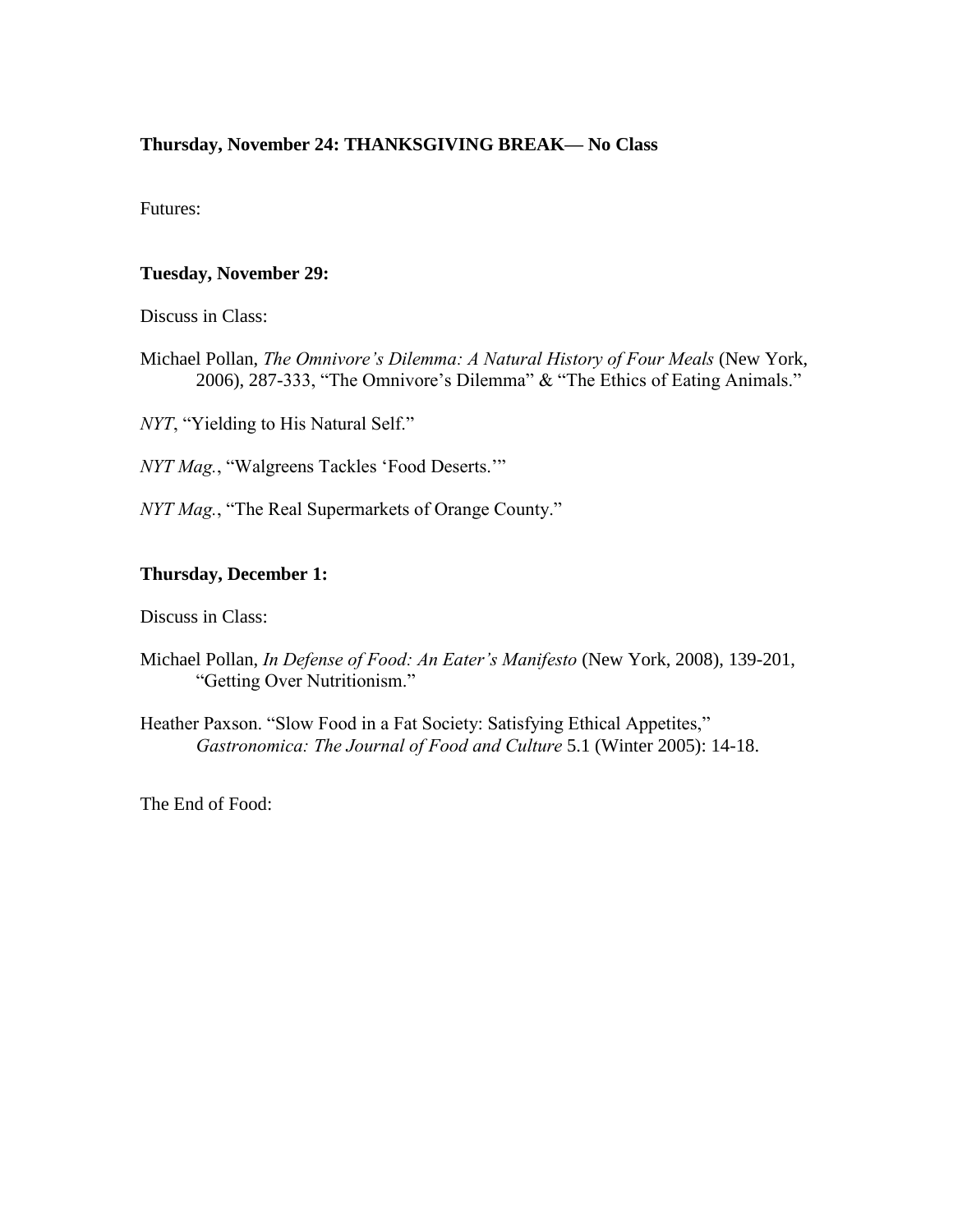# **Tuesday, December 6:**

Discuss in Class:

*New Yorker*, "We Have No Bananas."

*NYT*, "How to Make Oatmeal… Wrong."

- Margaret Visser, *The Rituals of Dinner: The Origins, Evolution, Eccentricities, and Meaning of Table Manners* (New York, 1991), 4-17, "The Artificial Cannibal."
- Catalin Avramescu, *An Intellectual History of Cannibalism* (Princeton, NJ, 2009), 162- 182, "A Question of Taste."
- Gannath Obeyesekere, "'British Cannibals': Contemplation of an Event in the Death and Resurrection of James Cook, Explorer," *Critical Inquiry* 18.4 (Summer 1992): 630-654.

# **Thursday, December 8:**

\*Watch in Class: *The Road*

### **Tuesday, December 13:**

\*Watch in Class: *The Road*

# **Final Essay: Due No Later than 10:00 AM, December 20 Assignment 1: Wrangham, Cronon, and Transformations**

#### **Due: September 29**

#### **Description:**

Based explicitly on your reading of the books by Wrangham and Cronon, what do you believe was the price of the human "progress" they write about? What morals and generalizations do you draw? What are the limitations of generalizations you would make based on your reading of the books? Be specific in your references to the books and cite all ideas and words that are not yours. Part of the idea of this assignment, a central part of the idea, is that I can tell from your paper that you have read the books and can use the information in them critically to think beyond their content and scope. On the other hand, I am not asking you to summarize the books. I am asking you to answer the questions, using the contents of the books as your evidential base. I am asking you to think critically beyond what the authors argue themselves. (Five pages, double-spaced, 12-point type, one inch margins).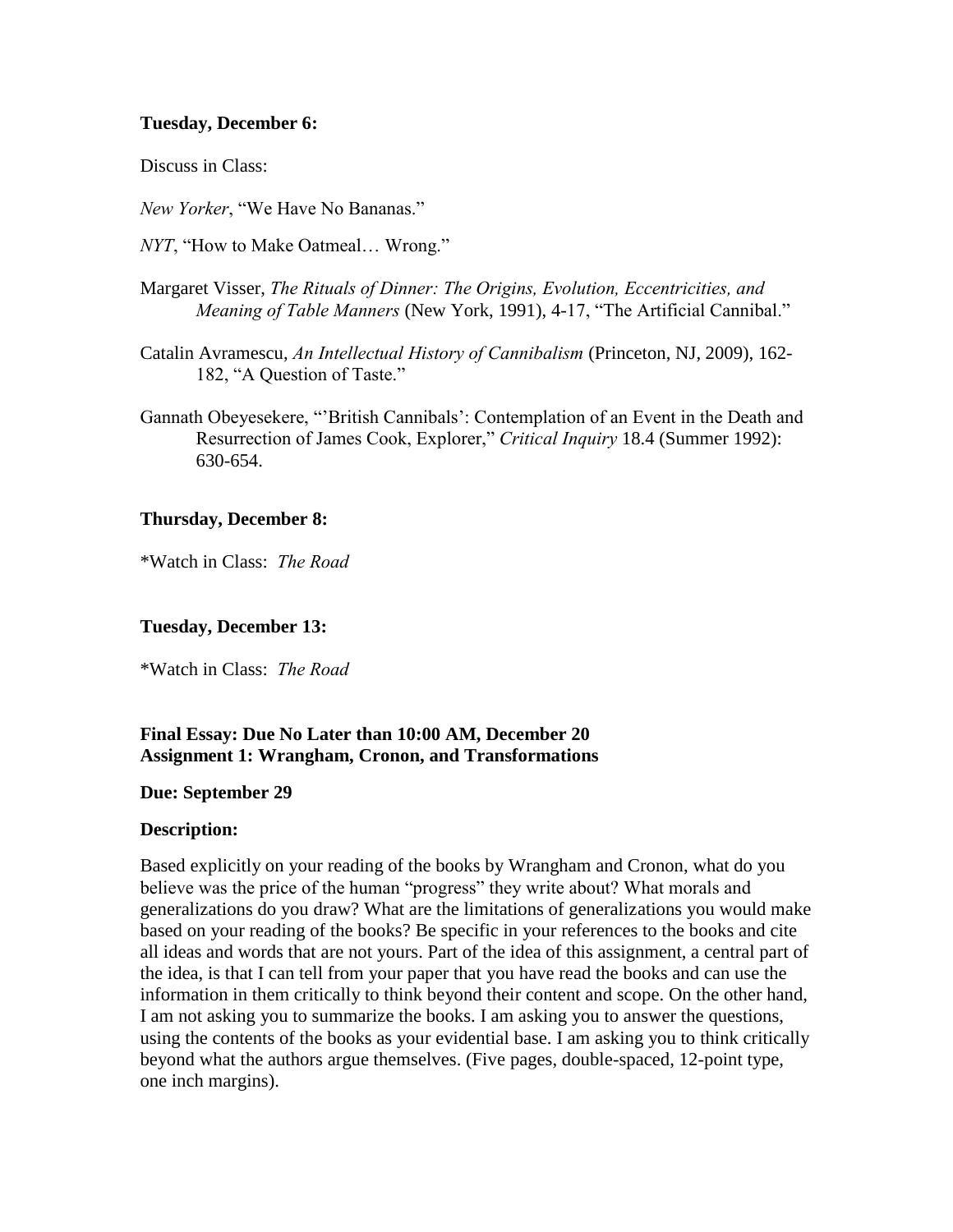# **Assignment 2: Chocolate and American Newspapers**

# **Due: October 25**

# **Description:**

This assignment calls for you to locate as many references to chocolate— whether they are advertisements or articles— as you can from American newspapers. We will divide up the work among class members. There are eighteen "eras" in America's Historical Newspapers:

# <http://infoweb.newsbank.com/iw-search/we/HistArchive/>

In essence, your task is to create a reader of your own, edited and introduced by you. Gather and transcribe no less than seven documents pertaining to chocolate, meaning you will need to read the original sources, type them out verbatim on your word processor, and include them in your final submission. More importantly, you are to preface your transcriptions with an essay of five pages (double-spaced, 12-point type, one inch margins) that offers an interpretation of these primary sources. Taken together, what do your selected documents tell us about attitudes toward chocolate during the era you have examined? What was its social status in the period under review? What can be determined about its availability, cost, and production? Who was eating chocolate (and who wasn't), and how was it marketed to them?

As you are writing your essay, consider also the arguments posed by Sidney Mintz in *Sweetness and Power*. Are there applicable parallels to his thesis about sugar borne out in your chocolate documents? How useful is it to read history through the lens of a food staple or commodity?

# **Assignment #3: Menus**

# **Due: November 17**

# **Description:**

The year is 1885, the place is New York City, and you intend to open a new downtown restaurant. For starters, your financial backers have asked you to make a sample dinner menu, which embodies your vision for the restaurant. The menu should include the name you intend to give your establishment, as well as a full range of assorted dishes: no less than a dozen entrees as well as several sides and desserts. Your financiers, who know very little about restaurants, have also requested that you provide a detailed description of each item on the menu, a list of its key ingredients, origins, and taste. Be creative, maybe even artistic here, but in any event recognize that aesthetics and ambiance are key elements of any plan.

As your primary-source base for ideas that are historically accurate, use period menus stored as a digital gallery by the New York Public Library, from the "Buttolph American